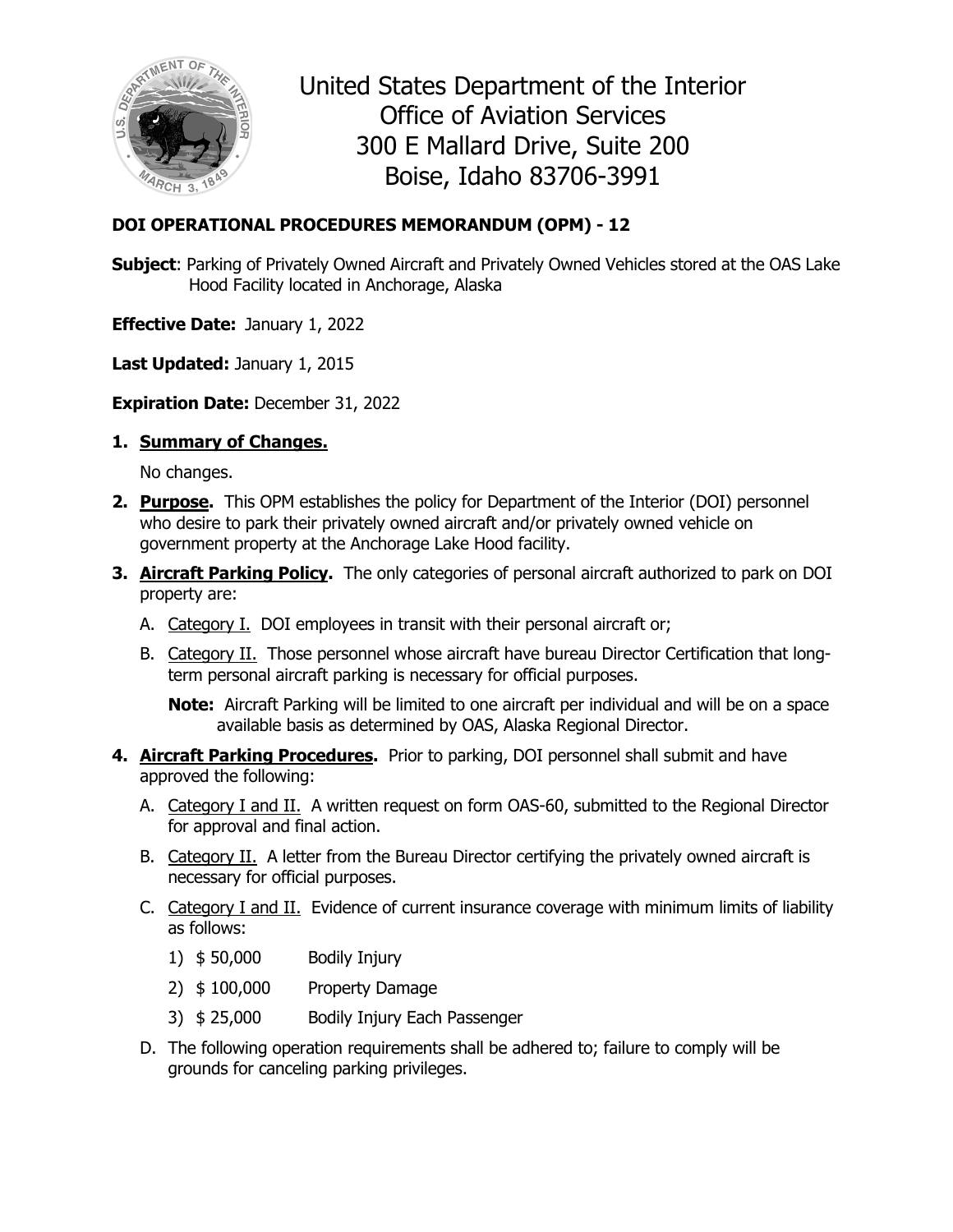- 1) The aircraft must be owned or leased by DOI employee;
- 2) No commercial operations for hire may be conducted with the aircraft to include giving flight instruction, flight examinations, etc.;
- 3) The aircraft is not offered for rental to other individuals or corporations.
- **5. Motor Vehicle Parking Policy:** As a courtesy to Department of Interior (DOI) employees traveling on official business for periods of short duration, OAS will provide short-term parking for privately owned vehicles (POV) on a space available basis in the float yard.
	- A. The owner of the vehicle must be a current DOI employee.
	- B. With the exception of Government owned vehicles, long-term parking is not authorized. The maximum length of parking for POV is 60 days.
	- C. The designated area for overnight parking is in the float storage yard and shall be positioned so as not to interfere with the normal functions of the OAS Repair Station.
	- D. POV parking is by permit only and all vehicles parked in the designated space must have a valid permit visibly displayed in the windshield.
	- E. For safety and security reasons, vehicles without a valid OAS issued parking permit visible in the windshield may be towed and impounded at the owner's expense. OAS will attempt a one-time notification of the owner regarding the impending removal. Failure of the owner or their designated contact to respond shall result in the vehicle being towed away.
	- F. It is the responsibility of the DOI employee to apply for the parking permit and renew the permit as required. All permits require an emergency contact and phone number should removal of the vehicle become necessary for safety reasons.
	- G. DOI employees and passengers departing and returning on Government flights originating at the OAS facility will be issued a parking permit valid for up to 60 days and shall be allowed priority in the spaces available.
	- H. There is no long-term parking allowed in employee parking lot.
	- I. Due to increased risk of vehicle aircraft collision, no vehicle parking is permitted on the aircraft ramp. Active loading and unloading of vehicles only are allowed on the airplane ramp and tie-down areas.
	- J. Automobiles parked at the OAS facility are at the owner's risk and OAS assumes no responsibility for loss, damage or theft.
	- K. Parking permits will be limited to one vehicle per employee or passenger on a Government flight.
	- L. Storage of personal autos, trailers, boats, aircraft, or other equipment is not authorized.
	- M. All permitted vehicles shall display current license tags or they will be addressed as stated in paragraph 1.E.
	- N. All vehicles must provide proof of insurance in accordance with State of Alaska regulations.